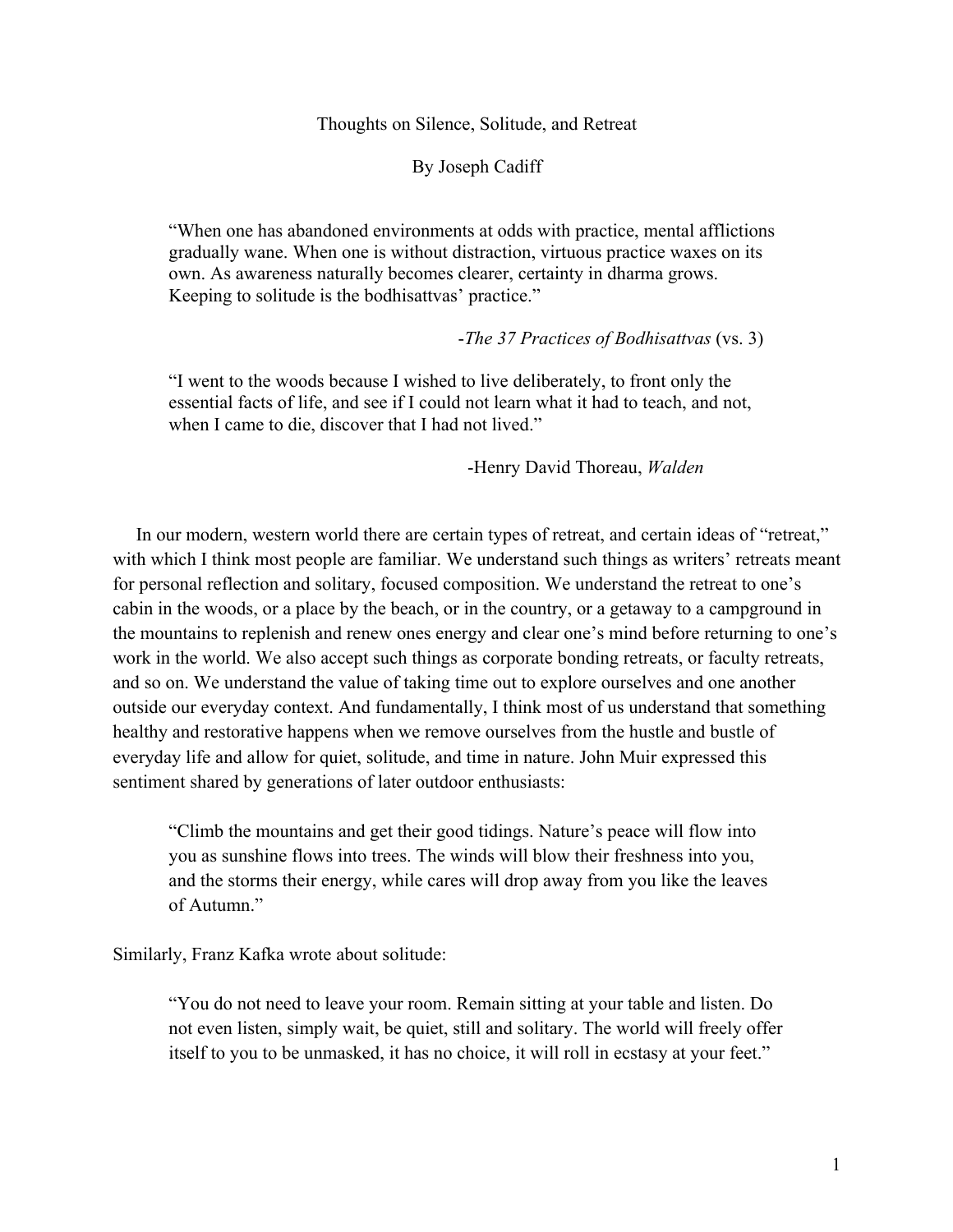In America, we also have the heritage of the early solitary explorers of North America; we have the great wilderness adventurers, and nature writers. We have Emerson. We have Thoreau, who left us the literary gem of Walden, which extols the virtues of solitude, simplicity, and silent contemplation. We have Thomas Merton. And I think we still hold some faint cultural memory of the earlier Christian and Jewish contemplatives and the Greek contemplatives who knew well the powers and importance of silence and solitude. Overall, though, it seems these voices have fallen into the background as our lives have become increasingly more frenetic, stimulated, stressful, and fractured.

And yet, perhaps as a natural response to the craziness of our modern lives, here in 2020, we see a huge rise in the popularity of meditation, yoga, and wellness techniques of all kinds. And with it, we have seen the reemergence of the ideal of contemplative retreat, at least to some extent. We've come to accept the idea of an individual going away for a week, or ten days, to a retreat center, or even a monastery, to engage in reflection and some type of meditative program. It has even become cliché for someone to remove themselves from their Euro-American social context for a period of time and journey to "The East," whether India, Nepal, Tibet, Sri Lanka, Bhutan Bhurma, or Thailand, to explore the spiritual traditions of these cultures. "Eat, Pray, Love" is now firmly within our cultural vocabulary.

But I think, overall, we still consider these "retreats" or "spiritual adventures" as a temporary respite from our normal lives. We hope for some insight, clarity, or boost of energy that we can take back into our lives. Or maybe we even hope to write a book about our experiences or start teaching meditation or yoga in an attempt to help others find something of the inspiration or healing we experienced. In essence, we hope that in a relatively short period of time we can crack the code of our existential dissatisfaction and suffering and return to the world to live as better, more enlightened people. And this, indeed, is admirable. And, certainly, it is an important first step on the spiritual path. But if we place such respites from normal life within the context of the solitary retreats and spiritual quests undergone by the spiritual masters of the past and present, like Shakyamuni Buddha, the Desert Fathers, St. Francis of Assisi, Shantideva, Milarepa, and others, we see that these respites are more like dipping our toes in the great ocean of spiritual wisdom. They may be exciting, inspiring, and even insightful, but they do not cut the root of suffering and bring us to the omniscience of complete enlightenment. To truly soak up all there is to realize on the spiritual path, and truly free ourselves from suffering and the ignorance that is its cause, we need to become deep-water swimmers.

Another important distinction to make is that the true contemplative retreat is not simply an escape or retreat from the "tough, but unavoidable" realities of so-called "real life." It is actually a way of plunging deeper into the very essence of life and what it is to be alive. It is a step towards discovering deeper truths about ourselves and our world. From this perspective, it is also not simply a turning away from our fellow human beings; in as much as it is a furthering of our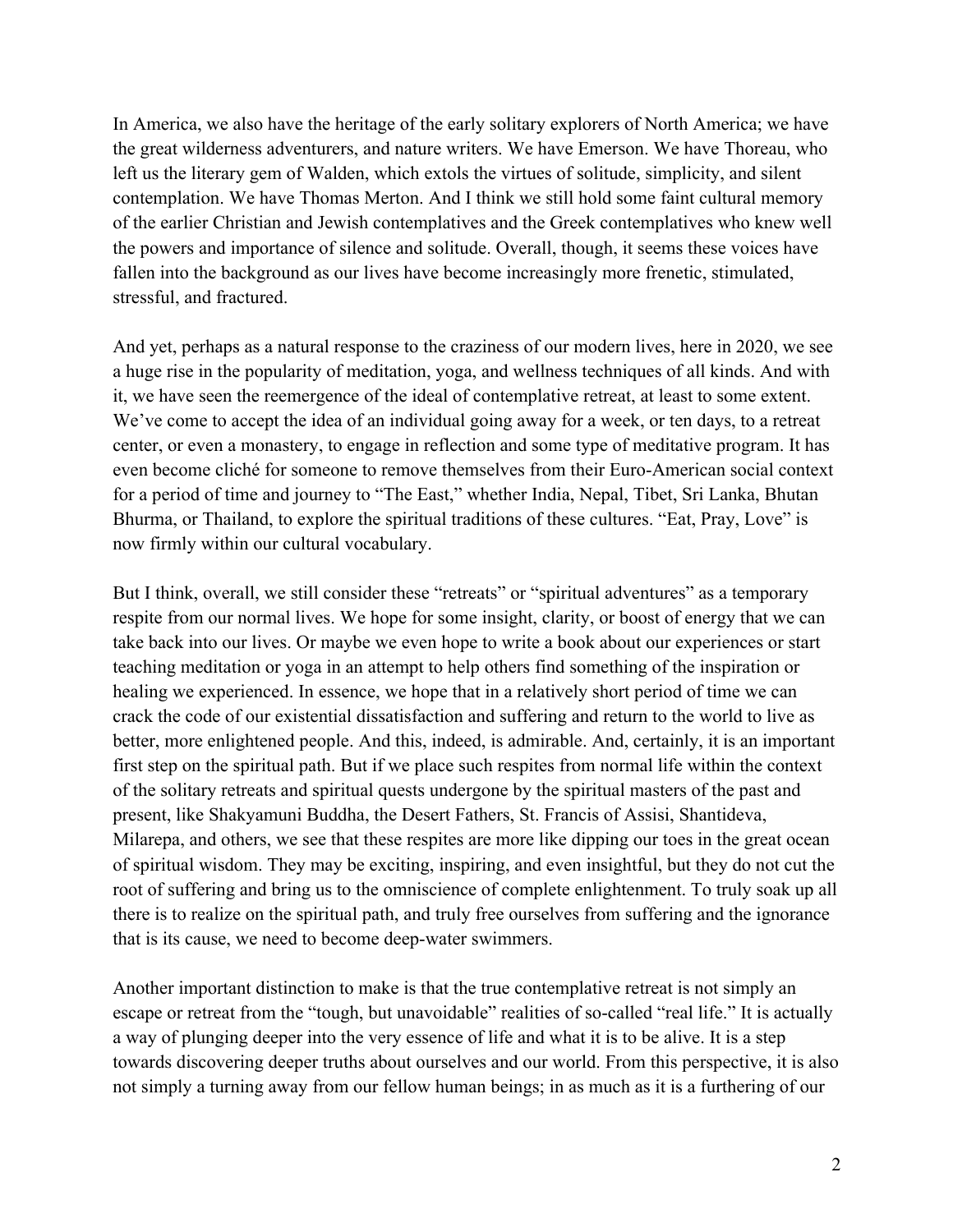collective human understanding of reality, it is actually an invaluable service to any society. As Peter France writes of the Desert Fathers in his book *Hermits*:

"For the Desert Fathers, solitude was not merely an escape from distractions; it was a teaching presence. To remain silent and alone is to be open to influences that are crowded out of an occupied life. These influences, some felt, were enough to bring about spiritual health. We may well have a duty to our fellow human beings, and good works are praiseworthy; but self-knowledge can only come through solitude."

Further, a true contemplative retreat is also not an escape or momentary retreat from an unhealthy and overstressed way of life. The true contemplative – the true spiritual aspirant – sees that taking up an actual spiritual path is not a matter of going into the spiritual shop for a tune-up so we can get back out on the highway of an unhealthy, disconnected, and unexamined life; it is about fundamentally reexamining our worldview, our habits, and our way of life altogether. True spirituality is not a hangover tonic; it is realizing that cocktail parties were a dead-end all along.

Therefore, though our spiritual exploration may begin with one of these weekend respites that give us a taste of a new way of being in the world, eventually, if we are serious about pursuing a spiritual path that actually cuts the root of ignorance, delusion, dissatisfaction, and suffering, the orientation with which we explore spiritual practice and retreat must radically shift. For the true contemplative, or yogin, spiritual retreat is a dramatic turning away from old, deluded ways of being, and a wholehearted taking up of *specific* spiritual practices that previous masters have used to cultivate their hearts and minds, purify their view of reality, and attain liberation and awakening. In other words, spiritual practice aimed at true liberation and awakening is not merely a "spiritual" ornament to an already comfortable or calcified life; it is a profound act of renunciation and defiance, and also of radical hope. It is an act of hope that takes as its object the possibility of complete liberation from suffering and omniscient enlightenment for each and every sentient being. And at least in the Buddhist tradition (with which I am most familiar), the means employed to accomplish this lofty goal are far from aimless and scattered forms of pathless solitary reflection or mental wandering. They are specific, precise, and tried and tested methods practiced and accomplished by thousands of spiritual masters over more than two thousand years. But as long as we try to fit these profound practices into our ordinary life without fundamentally reexamining our assumptions, our worldview, our habits, and way of life, we will never reap the fruits enjoyed by the accomplished masters of past and present. And yet, in a sense, even a more serious contemplative retreat (at least in the Mahayana Buddhist context) still follows something of the same trajectory of a short-term spiritual experience that one uses as inspiration to then live as a better human being in the world who is more capable of helping others. That is, according to Mahayana Buddhism, one pursues the path of enlightenment

for the sake of all sentient beings, with the idea being that in order to be of greatest benefit to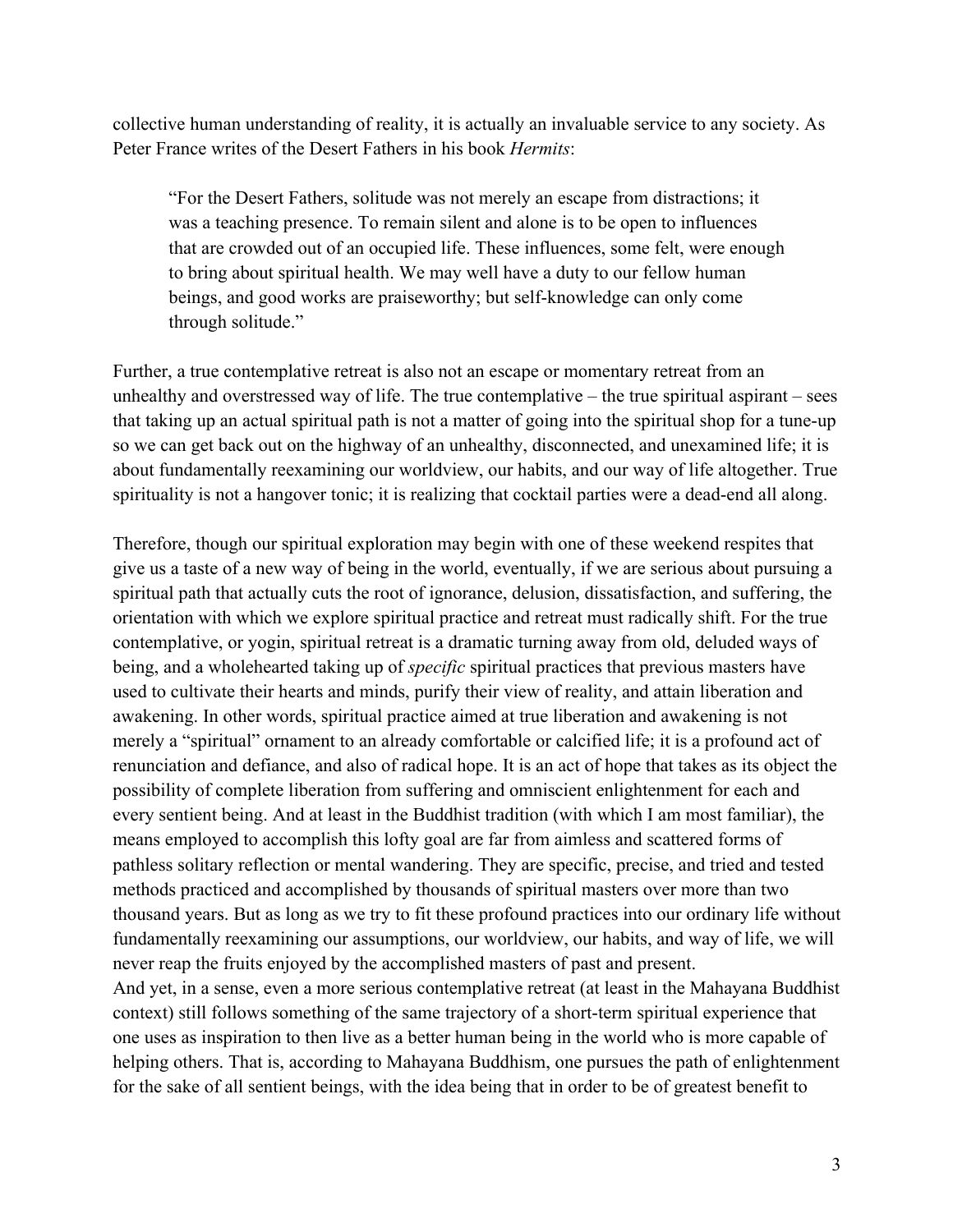others, one must attain the complete spiritual awakening of a Buddha. This is not to say that one does not work to help and serve others along the way, but simply that one understands all along that one will be of greatest benefit when one has reached the spiritual maturation of a Buddha. But considering that most people do not believe that such spiritual awakening is even possible, it is not surprising that few people actually pursue measures to achieve this level of spiritual maturation. Nonetheless, we can say that, in a sense, the bodhisattva path to Buddhahood within the Buddhist context, is essentially the same as the short-term spiritual replenishment experienced by so many, just on a far larger and deeper scale.

One way of thinking of it would be to compare someone who goes to the gym for a week and then returns home to help Grandma move heavy furniture and someone who trains with the world's top weightlifters for five years and then wins a gold medal at the Olympics. Both of these individuals got stronger and were able to then apply their strength to some endeavor in the world; but with a higher, and more long-term goal in mind, rather than simply helping grandma move furniture for a few days before getting out of shape again, the second person becomes a gold-medal Olympian, and develops a lifelong habit for staying in shape.

But again, to emphasize, in the spiritual case what is primary is the actual spiritual realization attained by the practitioner, not necessarily the outward acts they engage in after they have completed their practice – or at least progressed quite deeply in their practice. This, of course, is entirely antithetical to the outward-looking, materialist attitude of our modern western culture. Nonetheless, many great sages, even those of the Mahayana disposition who pursue enlightenment for others' sake, remain quite ordinary in their outward display, often not engaging in acts that would inspire a Nobel Peace Prize. And yet, I believe these beings are benefiting our world in ways we cannot fully understand. On the other hand, some great spiritual beings do engage in acts that we would customarily associate with saintliness, such as His Holiness the 14th Dalai Lama. The point is: the authentic practitioner does not practice for the sake of outward displays or acclaim.

Now, with those distinctions and caveats in mind, let's look at the specifics of what is done in retreat, and explore the question of why it might take years to accomplish the essential practices. Interestingly, while the essential practices of the Buddhist path to enlightenment are not necessarily easy, or swiftly accomplished, I believe understanding their trajectory and the framework that holds them together is relatively straightforward. Of course, simply understanding the framework and progression of practices will not liberate us, but it should give us some insight into why one might retreat into solitude and simplicity to devote oneself singlepointedly to practice. It will also shed light on why one might do so for many years, or even decades. Indeed, many of the Tibetan spiritual masters of the  $20<sup>th</sup>$  century, including Dilgo Khyentse Rinpoche, Kalu Rinpoche, and one of my own lamas, Lama Karma, spent over ten years in solitary retreat.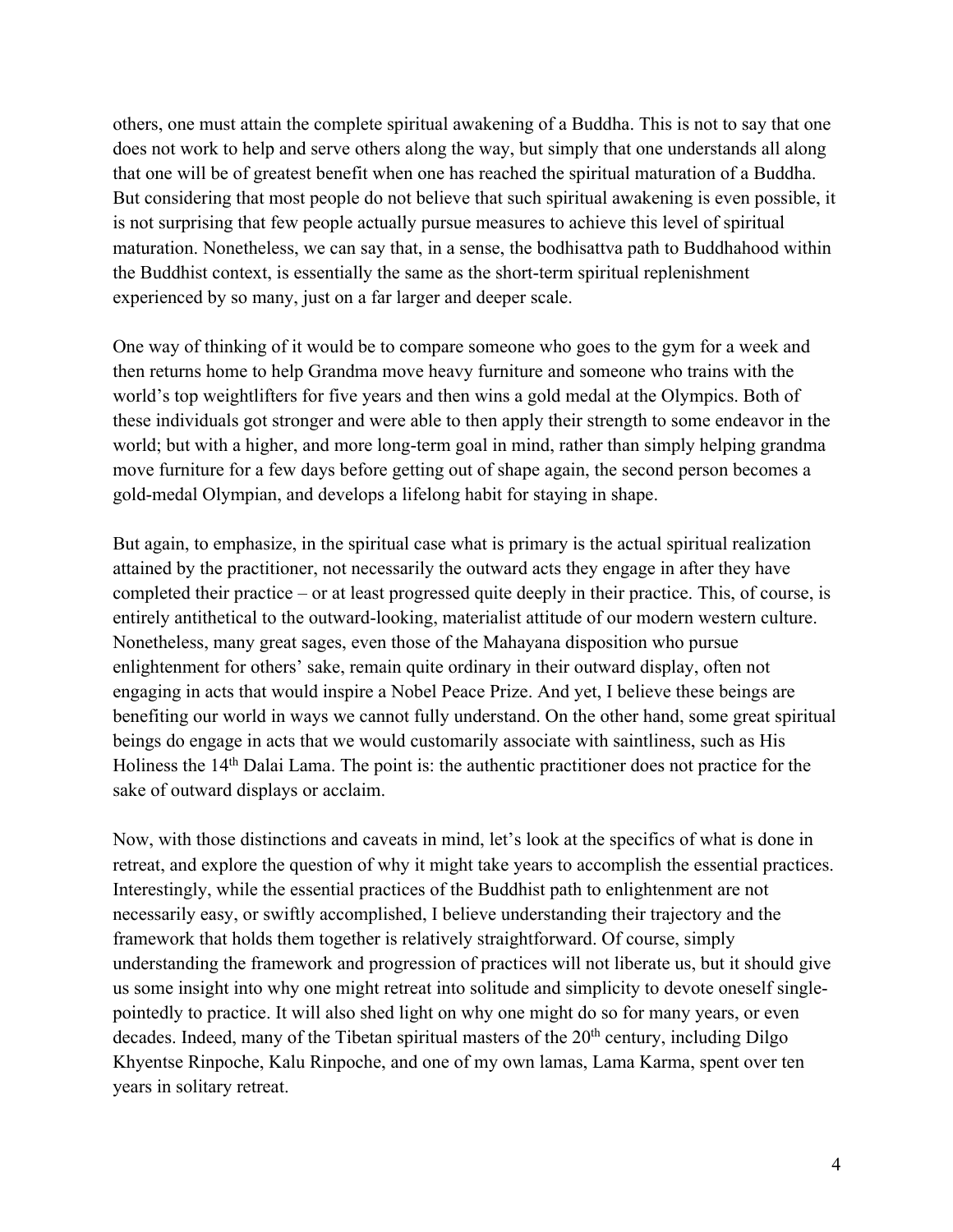So, in Buddhism, after one has already decided, "I'm done living in the cycle of ignorance, delusion, and suffering – I'm done living in samsara (not a place, but a way of being); I now want to try something new for once in countless lifetimes: I want to pursue the path to enlightenment for the benefit of all beings," one then engages in the three "higher trainings" of Buddhism. That is, after one has (1) successively cultivated renunciation and revulsion towards the deluded ways of *samsara* and cultivated the spirit of emergence that yearns for enlightenment, and (2) realized that the true refuge from *samsara* is the practice of authentic dharma, and (3) then given rise to the Spirit of Awakening, or Bodhicitta (the pledge to attain enlightenment for the benefit of all sentient beings), one then takes up the three "higher trainings" of ethical discipline (*shila*), meditative concentration (*samadhi*), and penetrating wisdom (*prajna*).

With this progression in mind, we see that when one makes the decision to leave behind worldly concerns and pursuits to enter retreat, one is not simply "retreating," but rather breaking free of distractions in order to fully *devote* oneself, with all of one's being, to the essential *training* of the Buddhist path to enlightenment. And let us remember that far from a general experience of feeling more spiritually awake or alive, enlightenment in the Buddhist context means completely removing the veils of ignorance and delusion that cloud our perception of reality such that we perceive reality just as it is, and come to dwell in the simultaneous and permanent recognition of both its relative and absolute nature. For, according to Buddhism, it is our ignorance and our delusion with respect to the true nature of things that leads to our perpetual dissatisfaction and suffering. We don't see things as they are and then we get it totally wrong and so we suffer again and again. These three essential trainings of Buddhism are designed specifically to uproot this fundamental and learned ignorance that is the cause of our personal suffering, and of all the suffering we see in the world.

So how does this process work?

Well, the first step after renunciation, refuge, and bodhicitta, is to adopt an ethical and conscientious way of life that is defined, in essence, by non-violence and benevolence. That is, we do our best to refrain from harming all sentient beings and all possible ways; and we do our best to cultivate love and compassion for all sentient beings and work for their benefit in all possible ways, understanding that the ultimate way of benefiting beings to sincerely pursue and attain complete spiritual awakening for oneself and others.

Cultivating this wholesome, ethical way of life can actually bring about its own sort of liberation, as it frees us from the worry of looking over our shoulder, or constantly feeling like we're covering our tracks or avoiding getting caught, or found out, or that someone we've wronged might retaliate. Indeed, when we purify our minds and our lives through ethical discipline, we experience a deep peace of mind and wellbeing. As the great Christian contemplative, Julian of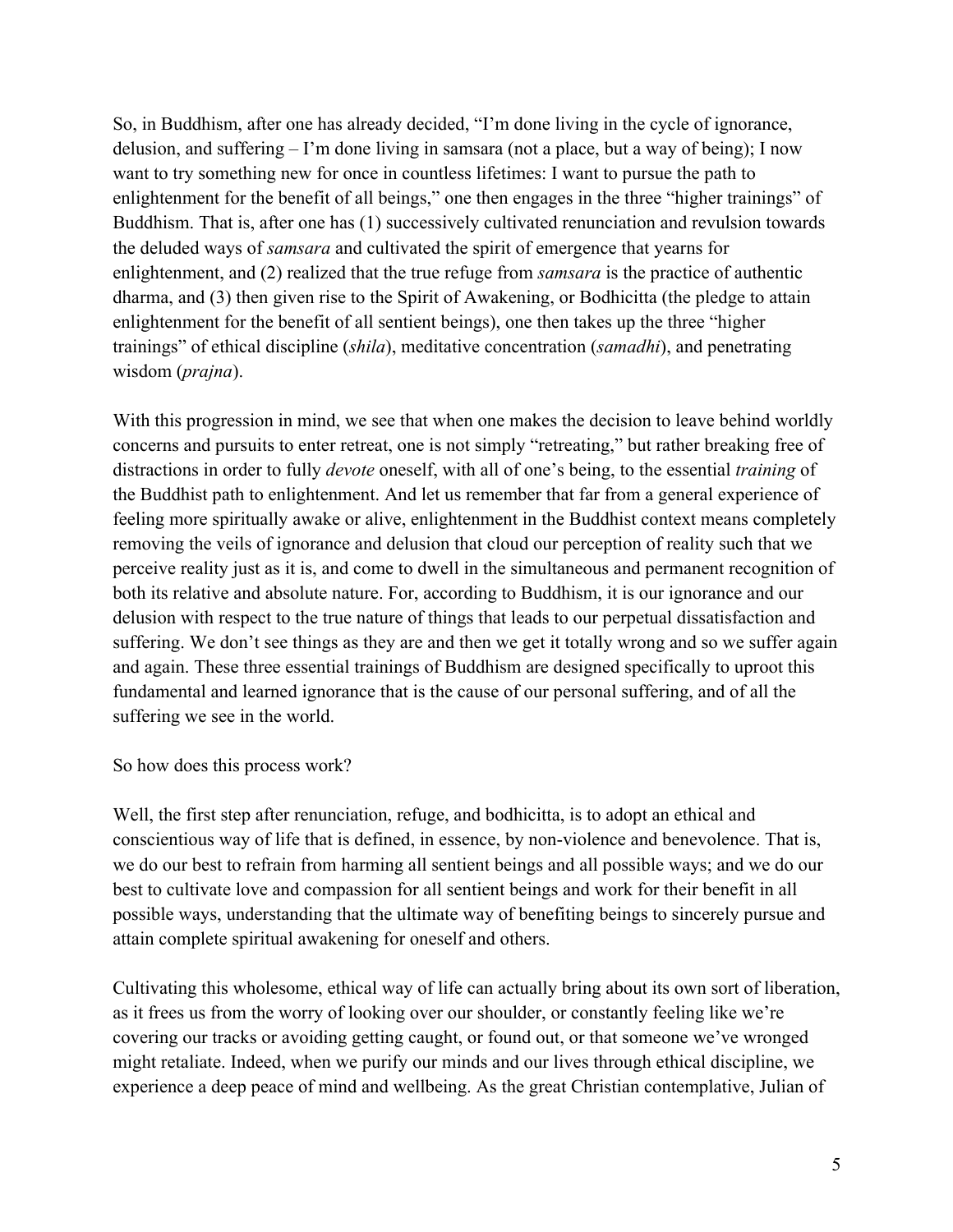Norwich, said, "A soul at peace with itself is at once united with God." And a person that is not living an impeccable ethical life will never find such inner peace. Whereas when we get right with ourselves and those around us, and we look within and see that our own hearts and minds and are pure, and that our driving intentions are genuinely altruistic, we are at peace with ourselves and our world. This is a profound and sacred peace, and an essential foundation to the spiritual path. On the Buddhist path, however, it is not the end. It is only the ground upon which one can actually pursue the next two trainings of *samadhi* and *prajna*, meditative concentration and penetrating insight into the nature of reality. For in order to attain the higher levels of meditative concentration that make penetrating insight into the nature of reality possible, one must possess a mind that is renounced from worldly concerns, confident in the path of dharma, firmly intent on awakening, and at peace with itself through the cultivation of ethical discipline.

This progression from ethics to higher levels of spiritual realization is expressed in the following verses from *The 37 Practices of Bodhisattvas*:

The Buddha taught that the miseries of lower states of existence, Which are incredibly hard to bear, are the fruit of wrongdoing. Therefore, never committing non-virtue, even at the cost of life, is the bodhisattvas' practice. (vs. 8)

Like a dewdrop on a blade of grass, wellbeing in the Three unenlightened realms of existence perish in but an instant. Seeking the supreme release of never-changing liberation Is the bodhisattvas' practice. (vs.9)

Mental afflictions are completely overcome by the Union of *shamatha* and *vipashyana* (*samadhi* and *prajna*). Knowing this, to cultivate such meditative concentration That has transcended the four formless absorptions Is the bodhisattvas' practice. (vs. 29)

## Shantideva also said in *A Guide to The Bodhisattvas' Way of Life*:

Penetrative insight (vipashyana) joined with calm abiding (shamatha) Utterly eradicates mental afflictions. Knowing this, first seek calm abiding, Found only by those happy to live free from worldly concerns. (vs. 8.4)

Unlike ethics and other virtues of the spiritual path, however, profound levels meditative concentration usually cannot be cultivated amidst the business of ordinary life. And it is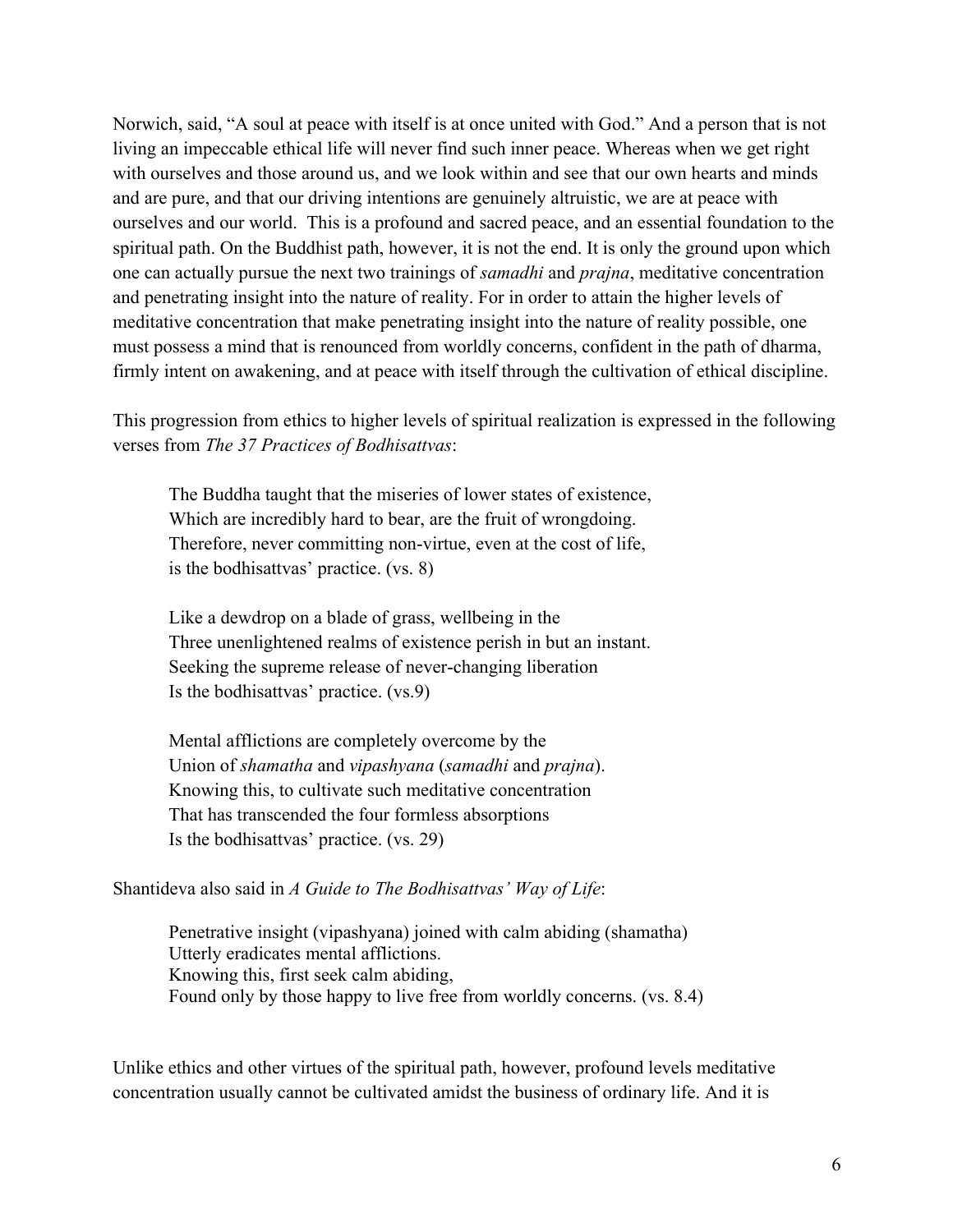primarily for this reason that one retreats into solitude and simplicity to engage in this second training. Of course, one may – and many do – begin this practice amidst a more active way of life, but in order to bring one's meditative concentration to its fullest potential, and most importantly, to the levels necessary to stabilize the sharp insight of *prajna*, the non-distraction and continuity of practice made possible in solitude is essential. Many of the authoritative Buddhist texts also mention the benefits of practicing somewhere safe, with like-minded companions, a qualified teacher, and where basic provisions are not too difficult to come by.

Shantideva tells us in *A Guide to the Bodhisattvas' Way of Life*:

In solitude, the mind and body Are not troubled by distraction Therefore, leave this worldly life And totally abandon mental wandering. (vs. 8.2)

### And Patrul Rinpoche said in *Words of My Perfect Teacher*:

All the siddhas of the past attained spiritual accomplishment only by practicing with determination, willingly accepting all hardships, having cast aside every worldly activity. No one of them attained realization by practicing alongside the usual activities of everyday life, enjoying comfort, wellbeing and fame. (pp. 243)

Patrul Rinpoche also said in the same work:

As the saying goes: "In places where you feel lonely, meditative concentration arises." There, all the good qualities of the path – disenchantment with samsara, determination to free oneself from it, faith, purity of perception, concentration and absorption – arise naturally. Do whatever you can to live like that. (pp.250)

Now to speak a bit more about the importance of attaining proper *samadhi*, the Buddhist and many other of the yogic traditions of ancient India discovered that in order to really gain penetrating and lasting insights into the nature of reality capable of liberating one from suffering permanently, one must have an incredibly high level of single-pointed, meditative concentration (far beyond ordinary levels "extreme concentration" that we might think of in athletes or musicians). The need for this profound level of mental balance and concentration stems from a much more accessible insight into the nature of mind: a mind without extensive meditative training is constantly oscillating between excitation and dullness, and it is incredibly difficult to keep it focused on any object for very long, let alone an objects as subtle as the mind and consciousness.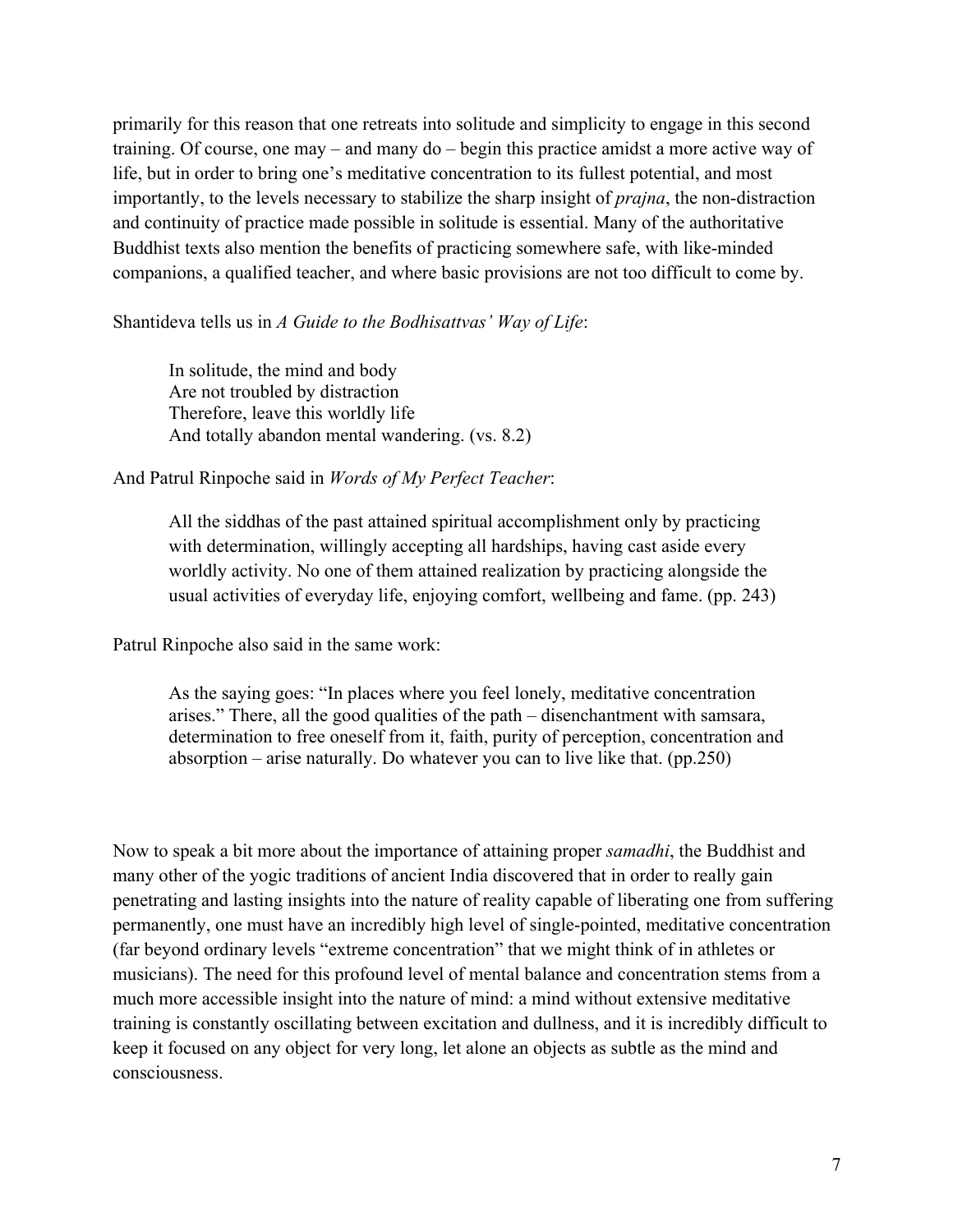If you don't believe these yogis of old, try sitting down somewhere and counting your breaths up to ten without becoming distracted and see how you do. Then try sitting down and sustaining a direct perception of ultimate reality for a few minutes. If your mind is like most minds, these experiments might soon convince you of the need for *samadhi* if your intention is to actually dwell in the nature of ultimate reality and thereby attain liberation from suffering. Indeed, even if you hang out in solitude for a while, but never accomplish *samadhi* (*shamatha*), you might come up with some interesting insights about yourself and the world, but you will not have the high powered telescope of the mind necessary for perceiving and eventually dwelling in the true nature of reality. One of my teachers, B. Alan Wallace, compares this type of samadhi-less contemplative practice to the idea of trying to practice astronomy using the naked eye or with a kid's telescope. This would be considered "folk" astronomy by professional astronomers, and likewise serious spiritual practice without meditative concentration could be considered "folk" or amateur spirituality. There's thing wrong with it, and it might even be enjoyable, but you're not going to discover the moons of Jupiter.

It is for this reason that the great masters so strongly emphasized attaining *shamatha* as a sound basis for sustainable insights into the deepest levels of reality. It is also why it is the practice of *shamatha* that is the primary focus of the work being done at the Center for Contemplative Research. In both cases, it is understood that without this incredibly subtle refinement of the mind, we are left with both amateur spirituality and amateur exploration of the nature of mind, and the origins and potentials of consciousness. For after all consider our habitual state of mind with that of *shamatha* as described by Padmasambhava in *Natural Liberation*:

Flawless quiescence (shamatha) is like an oil lamp that is unmoved by the wind. Wherever awareness is placed, it is unwaveringly present; awareness is vividly clear, without being sullied by laxity, lethargy, or dimness; where the awareness is directed, it is steady and sharply pointed; unmoved by adventitious thoughts, it is straight. (pp.113)

After describing the characteristics of *shamatha*, Padmasambhava goes on to explain its critical importance:

Without genuine quiescence arising in one's mind-stream, even if *rigpa* (primordial awareness) is pointed out you, it becomes nothing more than an object of intellectual understanding; one is left simply giving lip-service to the view, and there is the danger that you may succumb to dogmatism. Thus, the root of all meditative states depends on this. (pp. 113)

The great master Atisha also spoke of the benefits and importance of *shamatha* in his *Lamp for the Path to Enlightenment*:

"Just as a bird with undeveloped wings Cannot fly in the sky,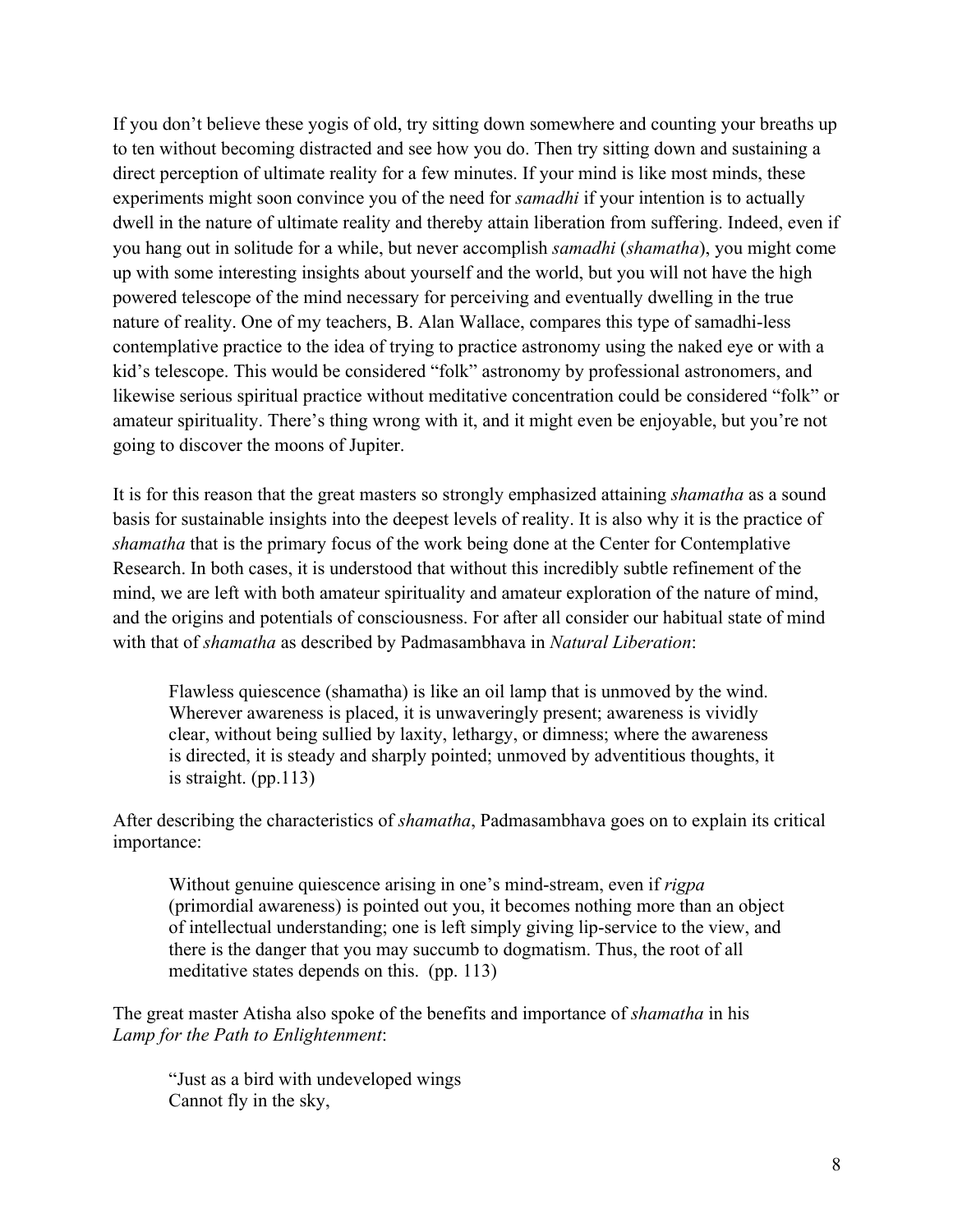Those without the power of extrasensory perception Cannot work for the good of living being. (vs. 35)

The merit gained in a single day By someone with extrasensory perception Cannot be gained even in a hundred lifetimes By one without extrasensory perception. (vs. 36)

Without the achievement of *shamatha*, Extrasensory perception will not arise. Therefore, make repeated effort To accomplish *shamatha*. (vs. 38)

As long as the conditions for *shamatha* are incomplete, Samadhi will not be accomplished Even if you meditate diligently For a thousand years. (vs. 39)

When a contemplative has achieved *shamatha* Extrasensory perception will also be realized. But if one does not cultivate the Perfection of Wisdom, One's obscurations will not come to an end." (vs. 41

For those of us who have attended a meditation retreat, or a teaching given by a spiritual master, or even read a profound book on spiritual practice, we may be familiar with the experience of gaining some apparently profound, and possibly even life-changing insight into the nature of reality, only to later feel it slipping away and becoming nothing more than an exciting memory of a spiritual experience we once had. And it still might have some bearing on our life, but it does not live with us in the present as fully embodied, and sustained experience. This is because that insight into reality was not held by the mental stability of *samadhi/shamatha.*

As the great Dzogchen master, Dudjom Rinpoche, wrote in *Heart Jewel of the Fortunate*:

The mere recognition of awareness will not liberate you. Throughout your lives from beginningless time, you have been enveloped in false beliefs and deluded habits. From then till now you have spent every moment as a miserable, pathetic slave of your thoughts! And when you die, it's not at all certain where you will go. You will follow your karma, and you will have to suffer. This is the reason why you must meditate, continuously preserving the state of awareness you have been introduced to. The omniscient Longchenpa has said, "You may recognize your own nature, but if you do not meditate and get used to it, you will be like a baby on the battlefield: you'll be carried off by the enemy, the hostile army of your own thoughts!"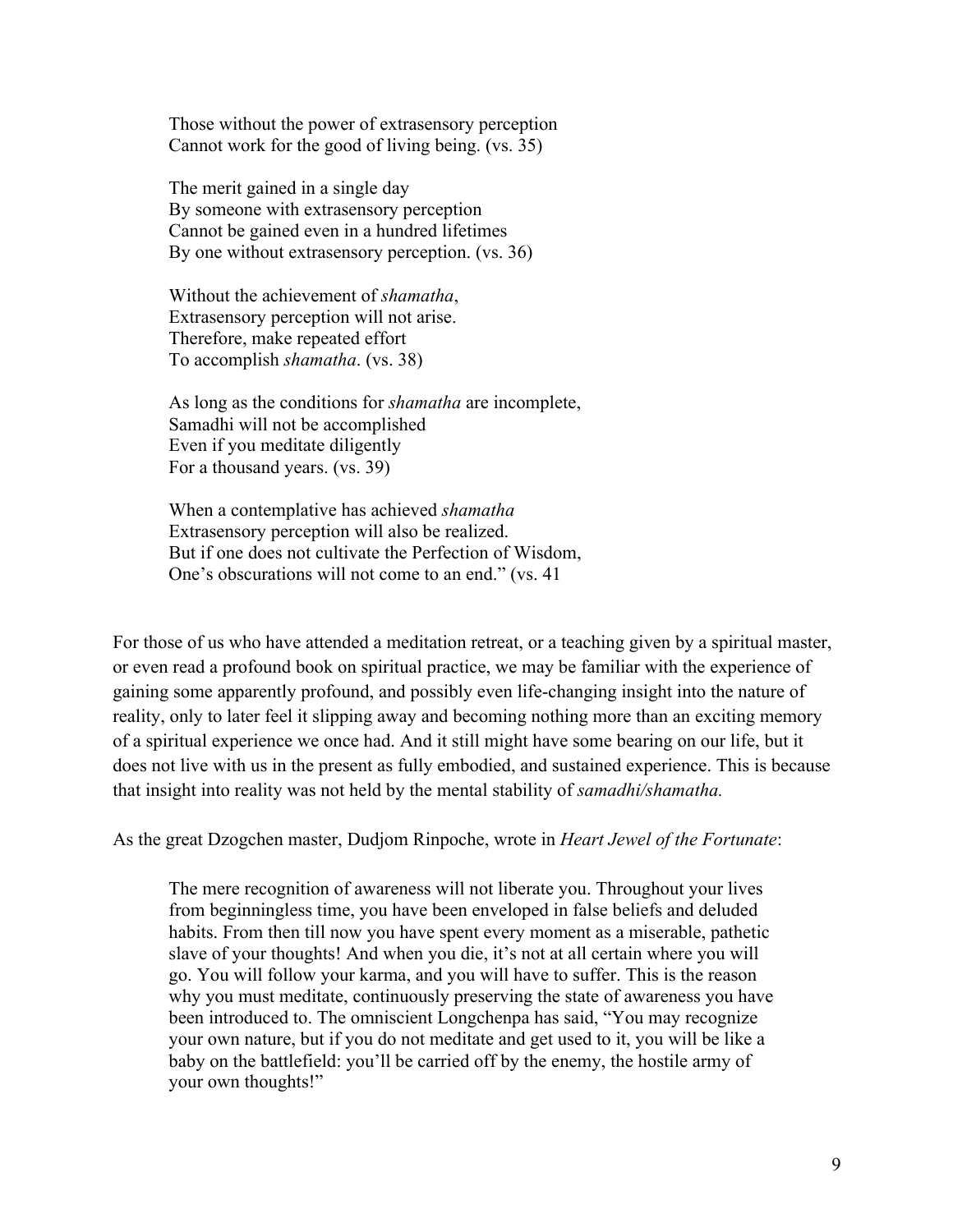And isn't this exactly what happens? We catch a glimpse of some spiritual truth and then slowly the scattered movements of our habitual thoughts begin to erode that realization into a stale memory, and we are left giving lip-service to a view of reality that we have not actualized for ourselves. And so, as Dudjom Rinpoche puts it succinctly, "If you do not meditate, you will not gain certainty [in the nature of mind]; if you do, you will."

One potent analogy to describe this relationship between single-pointed meditative concentration and insight into the true nature of reality (i.e. cutting the root of ignorance and delusion) is that of a strong arm, and axe, and a tree. In this analogy, the tree is the tree of deeply habituated ignorance and delusion that we need to chop down, the sharp axe is the blade of wisdom with which we must cut the tree, and the strong arm is the meditative stability of *shamatha* that keeps the axe of wisdom steady, such that it can continually strike the tree with sustained force in the exact same place. That is, if we have a weak arm and a sharp blade, then we will simply be flailing at the tree, striking it with varied levels of force, and in countless different places, making it impossible to ever actually chop the tree down. Whereas if you have a strong arm and a sharp axe, you can strike the tree again and again in the same place and the groove in the tree will go deeper and deeper until ultimately the tree falls over.

In the same way, we must cultivate the strong arm of meditative stabilization such that we can continually, and sustainable strike at the root of ignorance and delusion until the veil is removed forever and reality is seen as it is. As the Great Siddha Tilopa said in his *Ganga Mahamudra*, "cut the root of the tree and the branches will wither up."

So, as I said, I think the progression of these practices is somewhat simple to understand. We have the initial renunciation and the aspiration to attain enlightenment, which then sets us on the path of engaging in the three higher trainings of Buddhism (ethics, samadhi, and wisdom). Ethics give us the foundational peace of mind and the conducive outer conditions within which to practice; and we then engage in the higher trainings of fully cultivating *samadhi* and *wisdom*. But it is important to understand that, especially in the modern world, the process of settling our bodies and minds into the meditative state of samadhi can take quite a bit of time. It's like a murky glass of water needing to sit for a while before the dirt settles to the bottom of the glass. And think about how much dirt we have whirling around in our glasses in the modern world. So while it is impossible to perfectly predict how long this settling process will take for any given individual, most masters say that six months to eighteen months are a good place to start. Some may settle more quickly, and others may take longer. But now that we understand the stakes at which we are playing when we enter these three higher trainings, it should not really matter how long it takes. That is, if it is the key to liberating ourselves from beginningless suffering and delusion, what really is a few years? Moreover, if we take into account all our countless lives circling in *samsara*, even ten or twenty years is a mere blip on the screen. So couldn't we *at least*  give ourselves the gift of a few years of single-pointed dedication to these profound practices in